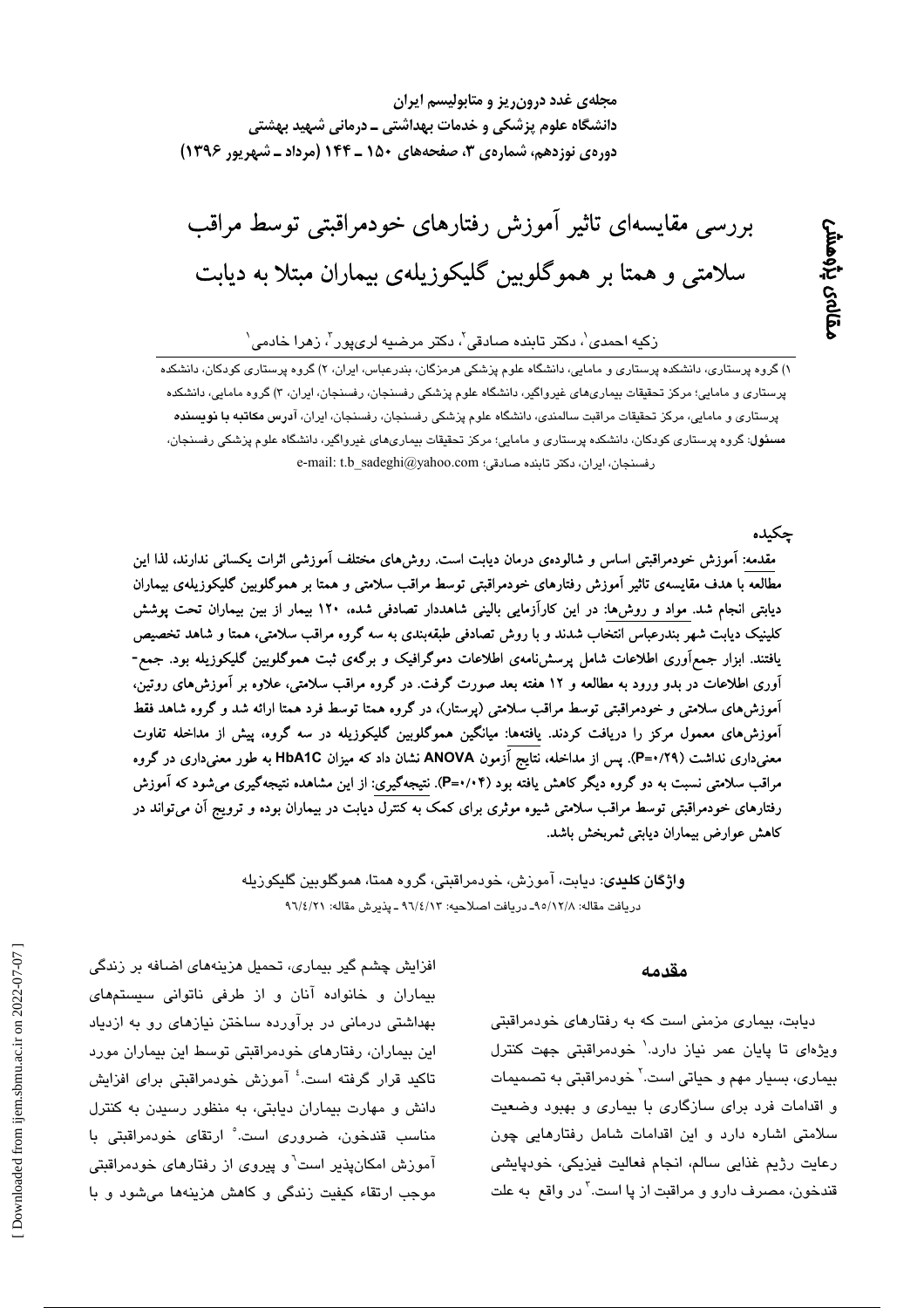پیگیری آن میتوان از عــوارض حاد و مزمن بیماری پیشگیری کرد و یا بروز آن را به تعویق انداخت.<sup>۷</sup>

شاخص اختصاصـــی جهت ارزیابــی فعالیتهای خودمراقبتی و کنترل قند خون، هموگلوبین گلیکوزیله (HbA1C) است.^ استفاده از HbA1C، میزان سنگ بنای عملکرد پالینی است،<sup>۹</sup> زیرا میزان HbA1C پهترین شاخص برای نشان دادن میزان قند خون در دراز مدت است. `` سطح بالای HbA1C، نشاندهندهی این است که فرد در معرض عوارض میکروواسکولار قرار دارد و باید برای بهبود کنترل قندخون در طولانی مدت تلاش کند.<sup>۸</sup> برای کنترل بهتر این عوارض، نیاز به توانمندسازی مناسب بیمار در امر مراقبت از خود است،<sup>۱۰</sup> که کارکنان مراقبت سلامتی میتوانند بیماران را در این راستا حمایت کنند.<sup>۱۲</sup> در این بین، پرستاران نقش منحصر به فردی در آموزش و توانمندسازی این بیماران در خودمراقبتی و کنترل مطلوب قندخون و در نهایت ارتقای سطح کیفیت زندگی ایفا میکنند.''

مطالعات مختلف رویکردهای متفاوت آموزش بر اساس مدل پرستاری،" روش حل مسئله،<sup>،</sup>'' آموزش از طریق خانواده،°<sup>۱</sup> و از طریق پیامک، تلفن و نرم|فزار تلفن همراه<sup>۱٬۱۰۷</sup>را مورد بررسی قرار داده که با نتایج مختلفی همراه بوده است. آنچه که واضح است این است که روش-های آموزشی مختلف اثرات یکسانی ندارند و لازم است تاثیر متفاوت آنها سنجیده شود.^` آموزش همتا یکی دیگر از انواع روشهای آموزشی است.<sup>۱۹</sup> در آموزش همتا، اعضایی از شرکتکنندگان گروه، آموزش اعضای دیگر همان گروه را بر عهده میگیرند و باعث تغییر موثر در رفتار، و تعدیل در نگرش و اعتقادات آنان می شوند. <sup>۲۰</sup> استفاده از آموزشگران همتا به عنوان بخشی از مدل مراقبت در بیماریهای مزمن می تواند جزء جدایی ناپذیر از برنامهی خودمراقبتی باشد و به کارگیری این روش، به ویژه در ارتباط با دیابت، ممکن است به عنوان یک روش مفید، باعث بهبود کنترل قندخون شە د. ``

بررسی متون نشان داد که مطالعات مختلفی به مقایسه رویکرد آموزشی همتا محور و آموزش توسط مراقبین سلامتی در رابطه با کنترل عوارض بیماریهای قلبی، <sup>۲۲٬۲۲</sup> فشار خون بالا<sup>۲۶</sup> و شاخصهای تغذیه <sup>۲۰</sup> پرداخته و نتایج ضد و نقیضی گزارش نمودهاند. در زمینهی دیابت، مطالعه

تانگ<sup>۲۱</sup> تنها مطالعهی یافت شده بود که به مقایسهی تاثیر آموزش همتا و آموزش توسط مراقب سلامتی بر رفتارهای خودمراقبتی بیماران پرداخته بودند، اما مطالعهای در این زمینه در کشور ایران یافت نشد. بنابراین با توجه به اهمیت موضوع خودمراقبتی و کنترل میزان HbA1c در بیماران ديابتي و نيز نتايج ضد و نقيض مطالعات موجود، و با توجه به اینکه کلینیک دیابت شهر بندرعباس جمعیت زیادی را تحت پوشش قرار میدهد و امکان ارائهی همهی آموزشهایی که جزء وظائف مرکز است به همهی افراد تحت پوشش وجود ندارد، این مطالعه با هدف مقایسهی تاثیر این دو شیوهی آموزشی بر HbA1c بیماران دیابتی انجام شد تا بر اساس نتيجهي پژوهش بتوان بيماران ديابتي را در بهبود HbA1c و کنترل هر چه بهتر بیماریشان یاری کرد.

# مواد و روشها

مطالعهی حاضر، به صورت کارآزمایی بالینی شاهددار تصادفی شده انجام شد. جامعهی پژوهش را بیماران دیابتی مراجعهکننده به کلینیک دیابت بیمارستان شهیدمحمدی بندرعباس تشكيل دادند. حجم مطالعه با استفاده از فرمول مقایسهی میانگینها با در نظر گرفتن توان آزمون ۹۰٪، اطمينان ٩٥٪ و با احتساب ريزش نمونه، براى هر گروه ٤٠ نفر و در کل ۱۲۰ نفر برآورد شد که از این تعداد ۳ نفر در گروه مراقب سلامتی و ۱ نفر در گروه همتا به دلیل عدم تمایل به همکاری از مطالعه خارج شدند. نمونههای مورد نظر با لحاظ کردن معیارهای ورود به مطالعه از بین جامعهی پژوهش انتخاب شدند. روش نمونهگیری در ابتدا بر اساس روش نمونهگیری تصادفی ساده بود، بدین صورت که چارچوب نمونهگیری طراحی شد و فهرستی از بیماران دیابتی مراجعه کننده به کلینیک تهیه شد، و به هر یک از اعضای آن شمارهی مشخصی اختصاص داده شد. سپس با کمک جدول اعداد تصادفی، افراد مورد نظر انتخاب شدند. در ادامهی کار از روش طبقهبندی به روش minimization (کمینه سازی)<sup>۲۰</sup> استفاده شد که ابتدا طبقات بر اساس سن و میزان هموگلوبین گلیکوزیله که متغیرهای مهم تحقیق بودند تشکیل شدند و سپس نمونههای اول تا سوم به صورت تصادفی وارد مطالعه شدند و در هر یک از سه گروه آموزش همتا، آموزش مراقب سلامتی و شاهد قرار گرفتند. برای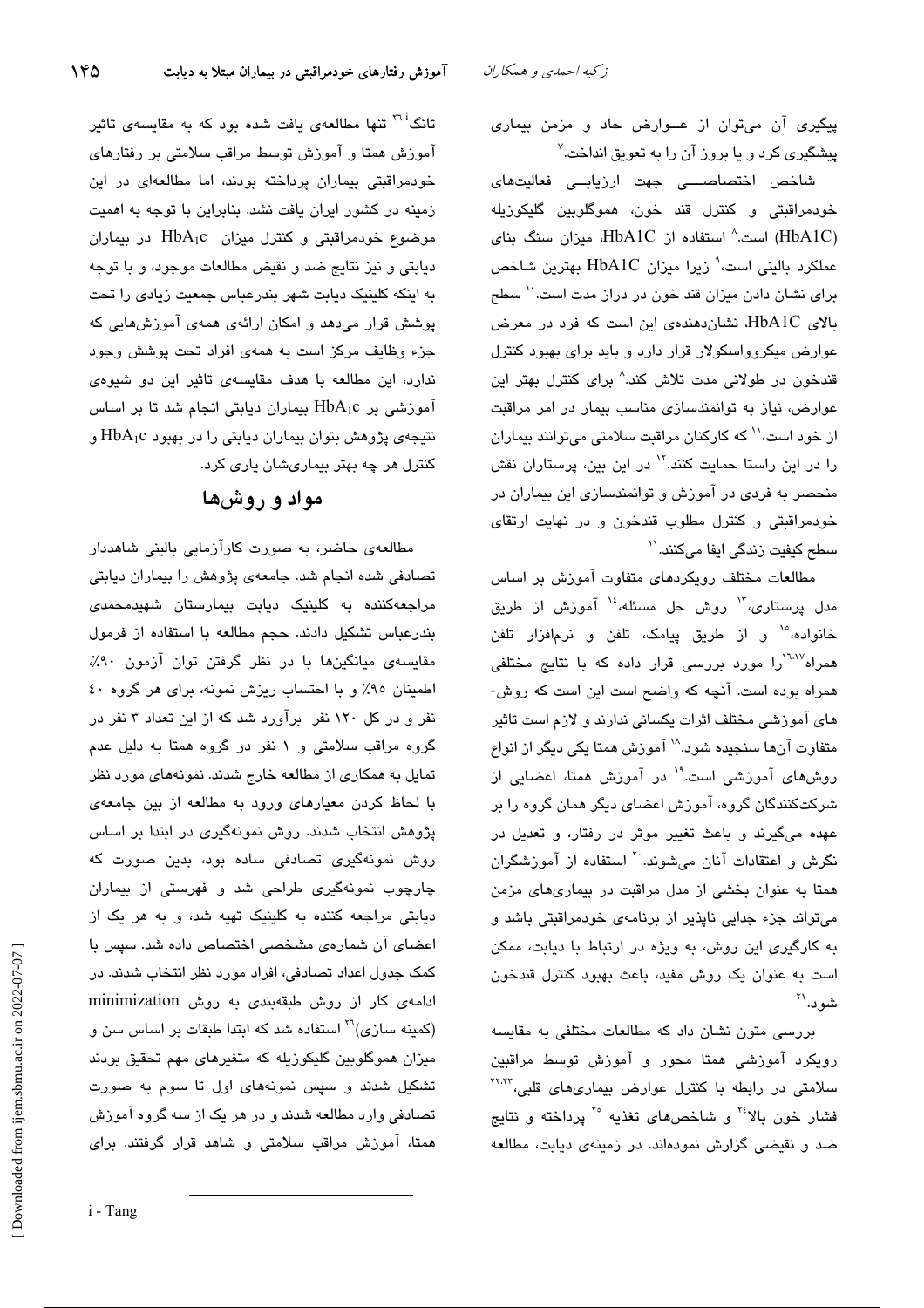نمونههای بعدی به جمع شاخصها در سه گروه توجه شد و نمونه به گروهی تعلق گرفت که حاصل جمع کمتری داشت. معیارهای ورود به مطالعه شامل ابتلا به دیابت نوع دو، گذشت ٦ ماه از ابتلا به دیابت، قرار داشتن در فاصلهی سنی ٦٥-٤٠ سال، سكونت در بندرعباس و تمايل به شركت و همکاری در پژوهش بودند. ابتلا به سایر اختلالات حاد یا مزمن جسمی (مانند بیماری ناتوان کنندهی قلبی، تنفسی، کبدی، اسکلتی عضلانی و کلیوی) و اختلالات روانی و عدم تمایل به ادامه همکاری در پژوهش، معبارهای عدم ورود به مطالعه را تشكيل دادند.

ابزار جمع آوري اطلاعات شامل پرسشنامهي اطلاعات دموگرافیک بیماران (سن، جنس، تحصیلات، وضعیت تاهل، مدت بیماری،...)، و برگهی ثبت هموگلوبین گلیکوزیله بود. جهت اندازهگیری HbA1c از دستگاه اسپکتروفتومتر (مدل 2800UV/VIS ساخت شركت چينى Mindray) كه كالبيره شده بود و روش آنزیمی استفاده شد. اعتبار دستگاه اسپکتروفتومتر با استناد به کارخانه و کالیبره کردن تعیین و قبل از شروع نمونهگیری گواهی کالیبراسیون دستگاه توسط مهندس تجهیزات پزشکی گرفته شد. برای تعیین اعتماد آن نیز از روش آزمون مجدد استفاده و هموگلوبین گلیکوزیله یک نمونه خون ۲ بار با دستگاه اندازهگیری شد. جهت این امر، روش Double kit استفاده شد، به این ترتیب که یک نمونهی خون به دو قسمت تقسیم و به صورت همزمان در دستگاه گذاشته شد و میزان HbA1c هر یک از نمونهها جداگانه توسط دستگاه مورد نظر تعیین شد و سپس ضریب همبستگی پیرسون بین دو عدد محاسبه شد که r=./۸٦ به دست آمد.

روش کار به این صورت بود که بعد از تصویب طرح، دريافت كد اخلاق (IR.RUMS.REC.1394.107)، كد كارآزمايي باليني (IRCT2015122223190N1) و كسب مجوز از معاونت پژوهشی دانشگاه علوم پزشکی رفسنجان و مقامات مسئول بیمارستان شهید محمدی بندرعباس، به کلینیک دیابت مراجعه شد و پس از انتخاب نمونهها بر اساس معیارهای ورود به مطالعه و توضیح روش پژوهش از آنان رضایت کتبی گرفته شد. سپس فرم مشخصات دموگرافیک به روش مصاحبه حضوری تکمیل شد. همچنین ۱−۰/۰ میلی لیتر نمونهی خون وریدی جهت اندازهگیری HbA<sub>1</sub>c از تمامی واحدهای پژوهش گرفته شد. سپس بر اساس سن و میزان HbA1c، نمونهها با روش نمونه گیری تصادفی

minimization، در سه گروه همتا، مراقب سلامتی و شاهد قرار گرفتند.

مرحلهی بعد انتخاب فرد همتا بود که با همکاری پزشک و پرستار مسئول کلینیک، یک نفر از بین سه فرد واجد شرایط و بر اساس خصوصیاتی از قبیل میل و رغبت برای همکاری یا محقق، توانایی ادارهی جلسات، سازگاری پهتر برای کنترل بیماری، توانایی بیان و... انتخاب شد. فرد همتا آقایی ٤٥ ساله با مدرک دیپلم و سابقهی ابتلای حدود ١٥ سال به دیابت بود که توانسته بود بیماری خود را به خوبی کنترل کند و جلسهای آموزشی توسط پژوهشگر برای آمادگی همتا گذاشته شد و در مورد مباحث و محتویات جلسات و کلاس های آموزشی اطلاعاتی در اختیار وی قرار داده شد. در مرحلهی اجرا در گروه همتا، بیماران علاوه بر آموزشهای معمول، آموزشهایی نیز از جانب همتا در قالب کلاس های آموزشی ۱۲ هفتهای دریافت کردند. در گروه مداخله، توسط مراقب سلامتی نیز علاوه بر آموزشهای معمول، آموزشهایی توسط مراقب سلامتی (پژوهشگر) که یک پرستار بود، ارائه شد. برنامهی برگزاری جلسات آموزشی در دو گروه همتا و مراقب سلامتی به مدت ۱۲ هفته بود که در ٦ هفتهی اول هر هفته یک جلسه برای هر گروه و در ٦ هفتهی دوم به صورت یک هفته در میان به مدت حداکثر یک ساعت در مورد مسائل مختلف از جمله بیماری ديابت، كنترل رژيم غذايى، فعاليت بدنى و … آموزش داده شدند. محتوی برنامهی آموزشی بر اساس نیازهای یک بیمار دیابتی تنظیم و با استفاده از مقاله تانگ<sup>ن۷۲</sup> و همکاران و کربز<sup>ان۸</sup> و همکاران تنظیم شد. در مورد این محتوا قبل از هر جلسه هماهنگی لازم با همتا به عمل آمده و از همتا خواسته میشد که با سبک و شیوهی خود کلاس ها را اداره و از تجربیات خود در جریان کلاسها استفاده کند. در طول این مدت، گروه شاهد فقط آموزشهای معمول مرکز را دریافت کردند. با توجه به نیمه عمر گلبولهای قرمز (۱۲۰ روز)، پس از گذشت ١٢ هفته، دوباره ميزان HbA1c در نمونهى خون وریدی هر سه گروه بررسی شد.

در پایان، اطلاعات به دست آمده با استفاده از روشهای آمار توصيفي (ميانگين و انحراف معيار) و تحليلي (آناليز واریانس یک طرفه، آزمون تعقیبی توکی، تی زوج،

i - Tang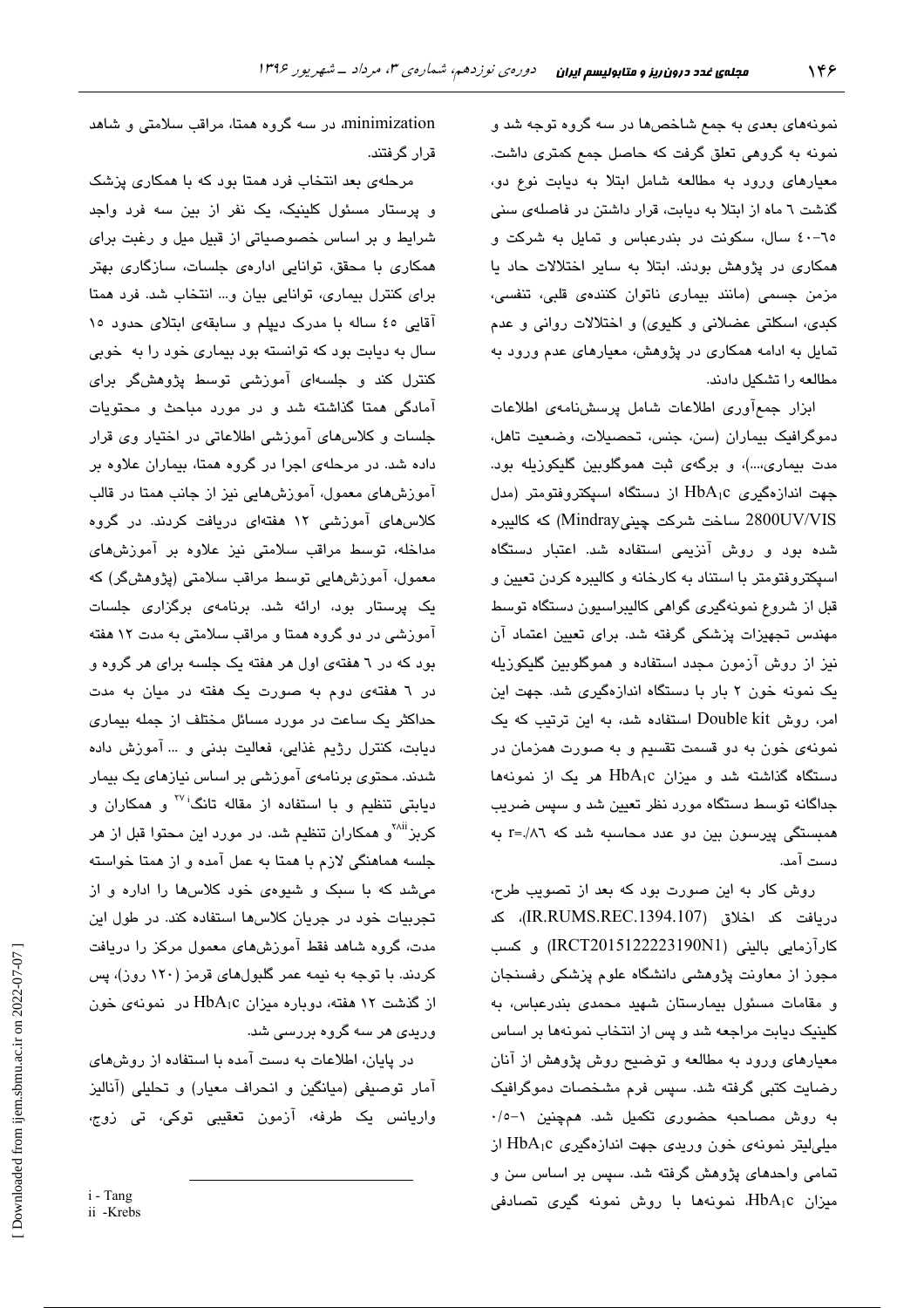همگن بودند (جدول ۱).

ابتلای ۱۰-۱ سال بودند و از لحاظ کلیهی مشخصات بیماری

کای اسکوئر و من ویتنی یو)، توسط نرم افزار SPSS نسخه ۱۸ تحلیل شد. p<۰/۰٥ سطح معنیداری در نظر گرفته شد.

بافتهها

اکثر شرکتکنندگان در هر سه گروه زن بوده و در ردهی سنی ٥٥-٤٠ سال، زير ديپلم قرار داشته، و دارای سابقهی

جدول ۱– مقایسهی مشخصات دموگرافیک بیماران مورد مطالعه مراجعهکننده به کلینیک دیابت بندرعباس در سه گروه مراقب سلامتی، همتاً و شاهد

| مقدار P                             | گروه شاهد                             | گروه همتا              | گروه مراقب سلامتی                      | كيفيت                                  | متغير               |
|-------------------------------------|---------------------------------------|------------------------|----------------------------------------|----------------------------------------|---------------------|
|                                     | تعداد (درصد)                          | تعداد (درصد)           | تعداد (درصد)                           |                                        |                     |
|                                     |                                       |                        |                                        |                                        | جنس                 |
| $\mathcal{F}\wedge\cdot^*$          | $(TV/\circ)$ ) $\circ$                | $(TV/\circ)$ ) $\circ$ | $(2 \cdot)$                            | مرد                                    |                     |
|                                     | (75/0)                                | (75/2)                 | (7.7)                                  | زن                                     |                     |
|                                     |                                       |                        |                                        |                                        | سن (سال)            |
| $\mathcal{F}\cdot\backslash\cdot$ * | $(TV/\circ)YV$                        | $(TV/\circ)YV$         | $(20/\cdot)$                           | $2 \cdot -00$                          |                     |
|                                     | $(TY/\circ)Y$                         | $(TY/\circ)YY$         | $(00/\cdot)$ ٢٢                        | $\circ$ $\mathcal{F}-\mathcal{F}\circ$ |                     |
|                                     |                                       |                        |                                        |                                        | سطح تحصيلات         |
|                                     | $(\tau \circ / \cdot) \circ \epsilon$ | (YV/O)                 | (27/0)                                 | بی سواد                                |                     |
| $^*$ $\cdot$ /۲ $\cdot$             | (YV/O)                                | (25/0)                 | (25/0)                                 | زيرديپلم                               |                     |
|                                     | $P(\circ   Y)$                        | $(\frac{1}{\sqrt{2}})$ | $(0/\cdot)$ ٢                          | ديپلم                                  |                     |
|                                     | $\Gamma(\cdot \setminus \circ \ell)$  | (17/0)                 | (1.4)                                  | بالاتر از دیپلم                        |                     |
|                                     |                                       |                        |                                        |                                        | مدت ابتلا به بیماری |
| $^*$ $\cdot$ /V۳                    | (7.7)                                 | (75/2)                 | (0V/0)                                 | $\backslash - \backslash$ .            | ديابت (سال)         |
|                                     | $(\tau \circ / \cdot) \circ \epsilon$ | $(TY \circ)YY$         | (YV/O)                                 | $11 - 7$                               |                     |
|                                     | $(0/\cdot)$ ٢                         | $(0/\cdot)$ ٢          | $\Gamma(\cdot \setminus \circ \wedge)$ | $Y - Y$                                |                     |

Kruskalwallis<sup>\*</sup>

بين سه گروه قبل از مداخله، از لحاظ ميانگين HbA1c اختلاف معنى دارى وجود نداشت (P=٠/٢٩)، اما بعد از ١٢ هفته مداخلهی آموزشی، میانگین HbA1C گروه مراقب سلامتی (۱/٤٨±٧/٧٨) به طور معنی،داری بیشتر از دو گروه همتا (٨/٠٢±١/٨٤) و شاهد (٢/١١+١٨/٤) كاهش يافته بود (P=۰/۰۳)(جدول ۲). در مقایسه دو به دوی گروهها، بر اساس آزمون تعقیبی توکی بین میانگین HbA1C بیماران دو گروه مراقب سلامتی و همتا (P=۰/۸۲) و دو گروه همتا و شاهد (P=۰/۱٤) اختلاف آماری معنیداری وجود نداشت، اما

بين ميانگين HbA1C بيماران دو گروه مراقب سلامتى و شاهد اختلاف آماری معنیداری مشاهده شد و میانگین گروه مداخله توسط مراقب سلامتی کمتر بود (P=۰/۰٤). نتایج آزمون آماری تی زوجی برای مقایسهی درون گروهی نشان داد در گروه شاهد تفاوت معنیداری در میانگین HbA1C قبل و بعد از مداخله وجود نداشت (p=٠/٠٥)، اما در دو گروه  $(P = \cdot / \cdot \cdot)$ ) میانگین (P= $\cdot / \cdot \cdot$ ) میانگین HbA1C بعد از مداخله به صورت معنیداری کمتر از قبل از مداخله بود (جدول ٢).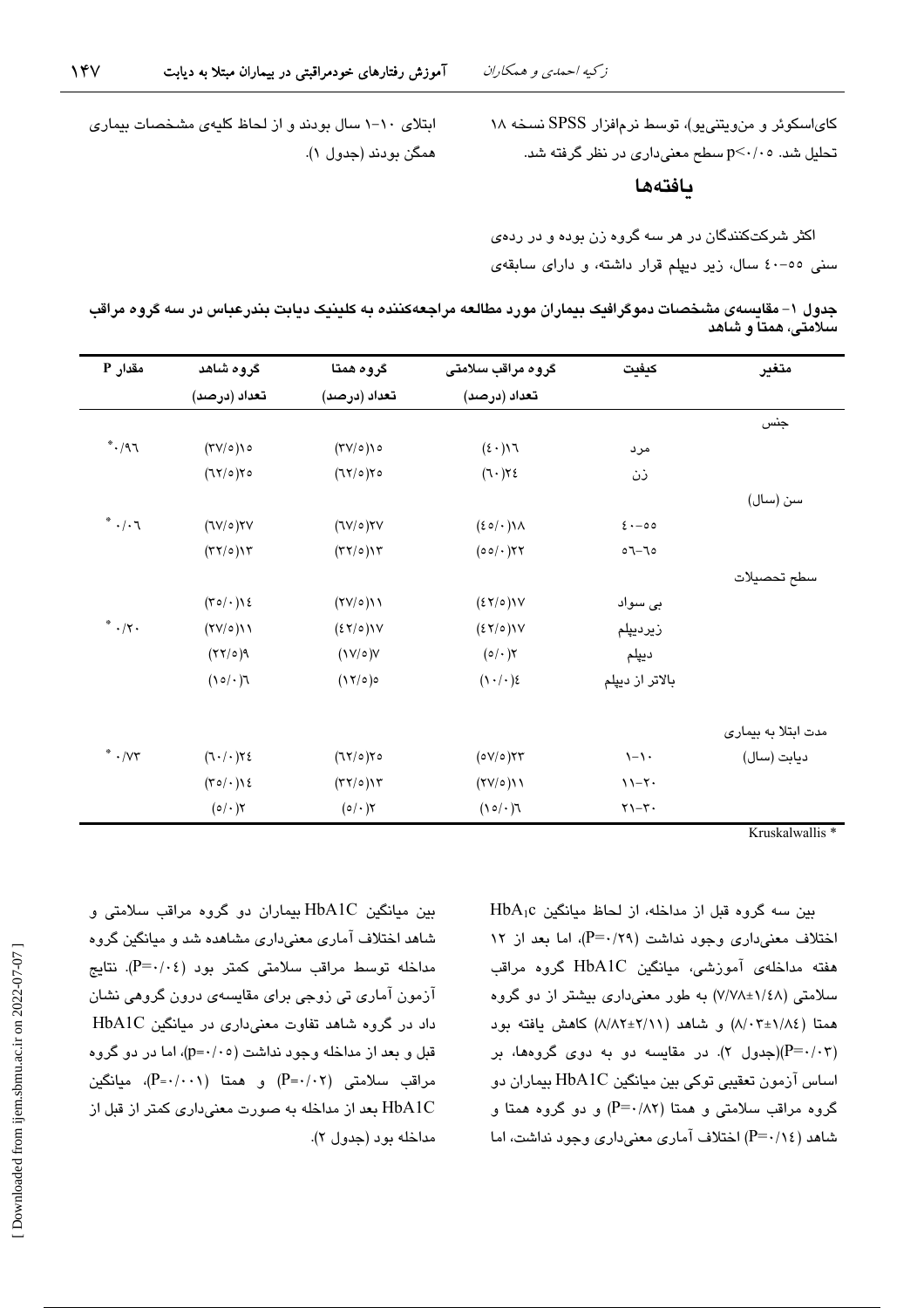| گروه                            | مراقب سلامتى                          | همتا                                                    | شاهد                                   | نتيجه                                                                          |
|---------------------------------|---------------------------------------|---------------------------------------------------------|----------------------------------------|--------------------------------------------------------------------------------|
| زمان                            | $M\pm SD$                             | $M\pm SD$                                               | $M\pm SD$ )                            | ازمون                                                                          |
| قىل از مداخله                   | $\Lambda/\Lambda \pm \Lambda/\Lambda$ | $\Lambda/\Lambda$ $\triangleq$ $\Upsilon/\cdot\Upsilon$ | $\Lambda/\epsilon$ \ $\pm$ Y/\ $\cdot$ | $df = \frac{f}{f}$ $f = \frac{1}{f} \frac{f}{f}$ $f = \frac{1}{f} \frac{f}{f}$ |
| يعد از مداخله                   | V/VA±\/٤A                             | $\Lambda/\cdot$ ۳ $\pm \Lambda/\Lambda$ ٤               | $\Lambda/\Lambda$ Y $\pm$ Y $/$        | $df = \tau \cdot f = \tau / \tau \circ \rho = \cdot / \cdot \tau$              |
| نٽيجهي آزمون درون گروهي تي زوجي | $p = \cdot / \cdot \tau$              | $p = \cdot / \cdot \cdot \cdot$                         | $p = \cdot / \cdot \circ$              |                                                                                |

جدول ۲- مقایسهی میانگین و انحراف معیار سطح هموگلوبین گلیکوزیلهی بیماران دیابتی مراجعهکننده به کلینیک دیابت بندرعباس، قبل و بعد از مداخله، در سه گروه مراقب سلامتی، همتا و شاهد

ANOVA\*

## ىحث

نتایج این پژوهش نشان داد که بعد از ۱۲ هفته اجرای مداخلهی آموزشی، میانگین HbA1c در سه گروه اختلاف معنیداری دارد. مقایسههای زوجی نیز نشان داد که بین میانگین HbA<sub>1</sub>c بیماران دو گروه مراقب سلامتی و همتا و دو گروه همتا و شاهد اختلاف آماری معنیداری وجود نداشت، اما بین میانگین HbA1c بیماران دو گروه مراقب سلامتی و شاهد اختلاف آماری معنیداری مشاهده شد و میانگین آن در گروه مداخله توسط مراقب سلامتی کمتر بود. در مجموع، هر دو شیوهی مراقب سلامتی و همتا موثر بودند، اما در مقایسه با گروه شاهد مراقب سلامتی تاثیر بیشتری داشت. در این زمینه، مطالعهای که مشابه مطالعهی حاضر به صورت سه گروهی انجام شده باشد در بررسی متون توسط پژوهشگران یافت نشد، اما در مطالعهی دو گروهی تانگ<sup>اً</sup> و همکارانش، که با هدف بررس*ی* اثر بخش*ی* همتایان و مراقبان سلامت جامعه در حمایت از خودمراقبتی بیماران دیابتی انجام شد، نتایج مطالعه نشان داد که بعد از اجرای یک برنامهی خود مراقبتی ٦ ماهه، هر دو گروه کاهش قابل توجهی در میزان HbA1c نشان دادند. این پیشرفت در دو گروه بعد از ۱۲ ماه نیز حفظ شد، اما بعد از ۱۸ ماه میزان HbA1c تنها در گروه همتا حفظ شده بود و در گروه مراقبان سلامت جامعه متوسط سطح HbA1c رو به افزایش گذاشته بود.<sup>۲۷</sup> تعداد جلسات و طول مدت پژوهش در مطالعه فوق و مطالعه حاضر متفاوت بود، به طوري كه مطالعه تانگ در قالب ١١ جلسهى دو ساعته به مدت ٦ ماه اجرا شد، اما مطالعهی حاضر در قالب ۹ جلسهی یک ساعته و به مدت ١٢ هفته به اجرا در آمد. در مطالعهی ذکر شده ٦ ماه پس از اتمام مداخله نیز HbA1c مورد بررسی قرار گرفته بود که این مورد در مطالعهی ما لحاظ نشده بود که یکی از محدودیتهای این مطالعه است و شایسته است مورد توجه

پژوهشگران در مطالعات بعدی قرار گیرد. نتایج مطالعهی صادقی و همکارانش، نیز که از الگوی توانمندسازی بیمار محور و خانواده محور به عنوان مداخله آموزشی استفاده کردند، همسو با مطالعه حاضر، نشان داد که هر دو روش باعث کاهش معنیدار در میزان HbA1C میشود.<sup>۲۹</sup>مطالعهی اسکاین" و همکاران و <sup>۳۰</sup> کیزر<sup>iii</sup> و همکاران<sup>۳۱</sup> نیز همسو با مطالعهی حاضر، کاهش معنی داری را در میزان HbA1C بعد از مداخلهی آموزشی نشان دادند.

بعضی مطالعات نیز به سودمندی آموزش همتا اشاره کردهاند. در مطالعه فیلیس<sup>iv</sup> و همکاران، مشخص شد برنامهی آموزش رفتارهای خودمراقبتی با استفاده از همتا در کنترل قندخون و شاخصهای متابولیک بیماران دیابتی نوع دو موثر است، به طوری که بین میانگین HbA1c گروه مداخله و شاهد تفاوت معنی،داری وجود داشت.'' تفاوت آن با مطالعهی حاضر در این است که طراحی این مطالعه به صورت دو گروهی بود و آموزش توسط همتا با یک گروه شاهد مقایسه شد، در حالی که پژوهش حاضر به صورت سه گروهی انجام شد. هیسلر<sup>۷</sup> و همکارانش، نیز به این نتیجه نتیجه رسیدند که آموزش همتایان در بیماران دیابتی منجر به افزایش خودمراقبتی، استفادهی درست از داروها و کاهش نیاز به انسولین در گروه همتا نسبت به شاهد می شود." شریف<sup>،</sup>' و همکارانش، نیز که تاثیر همتایان را بر کیفیت زندگی بیماران ماستکتومی مورد بررسی قرار دادند، نشان دادند که آموزش توسط همتا پر کیفیت زندگی بیماران موثر است و میانگین امتیازات کیفیت زندگی، در مقایسه با قبل از مداخله، افزایش پیدا کرده بود.<sup>۳</sup> با توجه به ماهیت مزمن سرطان و دیابت و نداشتن درمان قطعی، ْ نتایج دو مطالعه تاییدکنندهی یکدیگر هستند، با این تفاوت که مطالعهی حاضر

ii -Scain

iii -Kyzer iv -Tsimikas-Philis

v-Heisler

vi - Sharif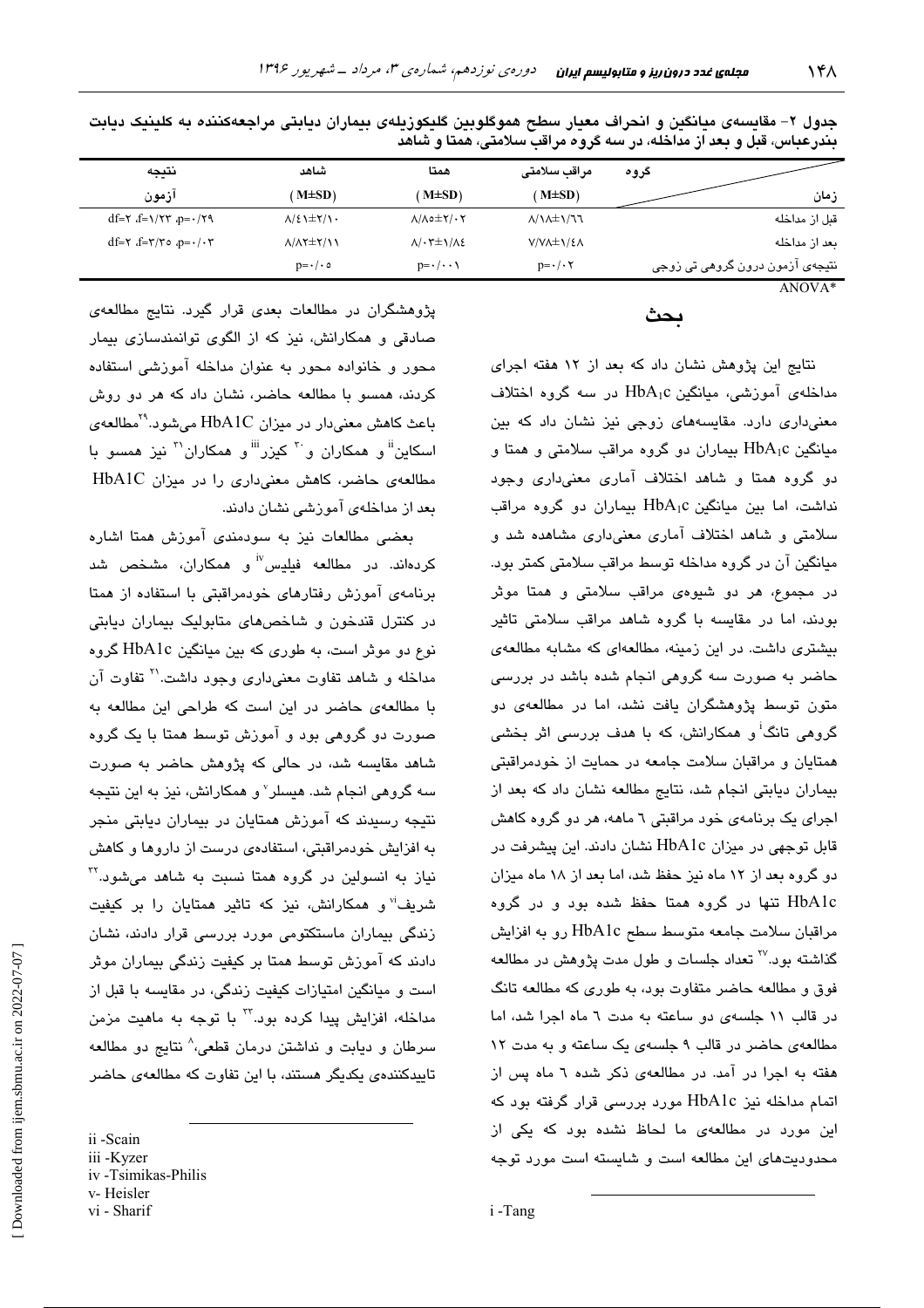به صورت سه گروهی بود و شیوهی آموزشی همتا با مراقب سلامتی مقایســــــه شد، اما پژوهش ذکر شده به صـــــورت دو گروهی بوده است و آموزش توســـط همتا با گــــروه شاهــــد مقايســــه شد. همچنين نتايـــج مطالعـــــهي گورسی<sup>:</sup> و همکارانش نشـــــان داد که آموزش به شیـــــوه-ی گروهی توسط همتا (زمانی که یک فرد همتا به یک گروه آموزش میدهد) تاثیر بهتری نسبت به آموزش به شیوهی فردی توسط همتا (زمانی که یک فرد همتا به یک فرد آموزش می دهـد)، در خــودآزمــایی پستـــان و اعتقـــادات بهداشتی دانشجویان دارد.<sup>۲٤</sup> در این مطالعه نیز همتایان در بهبود HbA1c موثر بودند، اما آموزش مراقبــــان سلامت در مقاسیه یا آنان موثرتر بود. بنابراین در مجموع و بر اساس یافتههای این مطالعه می توان نتیجـــه گرفت که آموزش رفتارهای خودمراقبتی توسط مراقب سلامتی بر ۔<br>کاهش هموگلویین گلیکوزیله بیماران دیابتے موش است و می تواند به عنوان یک مداخله توسط پرستاران و سایر کارکنان بهداشتی در این مرکز و سایر مراکز و کلینیکهای دبابت مورد توجه قرار گیرد. با توجه به نتایج این مطالعه، مدیران و پرستاران کلینیکها و مراکز دیابت میتوانند از آن دسته از افراد دیابتی که توانستهاند به بهترین شکل با خودمراقبتی صحیح بیماری خود را کنترل کنند، کمک و پاری بگیرند و در کنار راهنماییها و آموزشهای خود از تجربیات آنان نیز به سایر افراد دیابتی استفاده کنند تا بدین ترتیب یک مراقبت جامع و اثربخش را جهت ارتقاء خودمراقبتی به

education and management program led by a community health worker. Diabetes Res Clin Pract 2013: 100: 19-28

- Funnell MM, Brown TL, Childs BP, Haas LB, Hosey 6. GM, Jensen B, et al. National standards for diabetes self-management education. Diabetes Care 2010; 33(Suppl 1): S89-96.
- 7. Davari L, Eslami A, Hasanzadeh A. Evaluation of Selfcare and its Relationship with Perceived Self- efficacy in Patients Type 2 Diabetes in Khorramabad City. Iranian Journal of Endocrinology and Metabolism 2015; 16: 402-10. [Farsi]
- Mazlom SR, Firooz M, Hasanzadeh F, Kimiaie SA,  $\mathsf{R}$ Raoufsaeb A. The Effect of Group Counseling on Physiological Aspect of Self-care and HbA1C Level of Patients with Diabetes Type II. Evidence Based Care Journal 2015; 5: 25-36. [Farsi]
- $\mathbf Q$ World Health Organization. Use of glycatedhaemoglobin (HbA1c) in diagnosis of diabetes mellitus: abbreviated report of a WHO consultation 2013; 11: 299-309.
- $10<sup>1</sup>$ Khamseh ME, Nakhjavani M, Hosseinpanah F, Kalantari S, Sanjari M, Mohammadbeigi M. Metabolic control and prevalence of diabetes related complications in

بیماران فراهم کنند. در زمینهی آموزش پرستاری، با استناد به نتایج این پژوهش میتوان زمینههای آموزش علمی توحه به نقش همتابان در ارتقای رفتارهای خودمراقبتی را برای دانشجویان پرستاری فراهم کرد و زمینهای فراهم کرد که دانشجویان با دیدگاه جدیدی نسبت به این موضوع قدم به عرصه بالين بگذارند. از جنبهي پژوهش، از نتايج اين تحقيق میتوان به عنوان پایهای در زمینهی پژوهشهای بعدی جهت شناخت برنامههای آموزشی موثر بر بهبود رفتارهای خودمراقیتی بیماران میتلا به دیایت استفاده کرد. تا پتوان از این راه گام موثری جهت کمک به بیماران دیابتی برداشت.

انجام مطالعه در یک مرکز و اندازهگیر*ی* هموگلوبین گلیکوزیله بلافاصله پس از اتمام مداخله و عدم ی*ی گری* بیماران از جمله محدودیتهای مطالعهی حاضر بود؛ بنابراین، انجام مطالعاتی مشابه در مراکز بزرگتر با لحاظ کردن دورهها*ی* پیگیر*ی* پیشنهاد میشود.

<mark>سیاسگزاری</mark>: این مطالعه برگرفته از پایاننامهی دانشجویی کارشناسی ارشد با گرایش پرستار*ی* داخلی جراحی به شماره ۲۰/۹۹۹ مصوب دانشگاه علوم پزشکی رفسنجان است که از مسئولین مربوطه تقدیر و تشکر میشود. از جناب آقای مائین به عنوان فرد همتا و کلیهی بیماران، ریاست و کارکنان کلینیک دیابت بندر عباس و مسئولین آنمایشگاه شهیدمجمدی بندرعباس، که ما را در انجام این پژوهش یاری رساندند نیز تشکر و قدردانی مے شوں.

i-Gursoy

#### **References**

- Hamadzadeh S. Ezatti ZH. Abedsaeidi ZH. Nasiri N.  $\mathbf{1}$ Coping Styles and Self-Care Behaviors among Diabetic Patients. Iran Journal of Nursing 2013; 25: 24-33. [Farsi]
- Ghafourifard M, Ebrahimi H. The effect of Orem's self- $\mathfrak{D}$ care model-based training on self-care agency in diabetic patients. Scientific Journal of Hamedan Nursing and Midwifery Faculty (Nasim-Danesh) 2015; 23: 5-13. [Farsi]
- Bohanny W, Wu SF, Liu CY, Yeh SH, Tsay SL, Wang  $\overline{3}$ . TJ. Health literacy, self-efficacy, and self-care behaviors in patients with type 2 diabetes mellitus. J Am Assoc Nurse Pract 2013; 25: 495-502.
- $\overline{4}$ Khavasi M, Masroor D, VaraiSh, Joudaki K, Rezaei M, RastegariMehr B,et al. The Effect of Peer Education on Diabetes Self-Efficacy in Patients with Type 2 Diabetes: A Randomized Clinical Trial. Knowledge and Health 2016; 11: 67-74.[Farsi]
- 5. Prezio EA, Cheng D, Balasubramanian BA, Shuval K, Kendzor DE, Culica D. Community Diabetes Education (CoDE) for uninsured Mexican Americans: a randomized controlled trial of a culturally tailored diabetes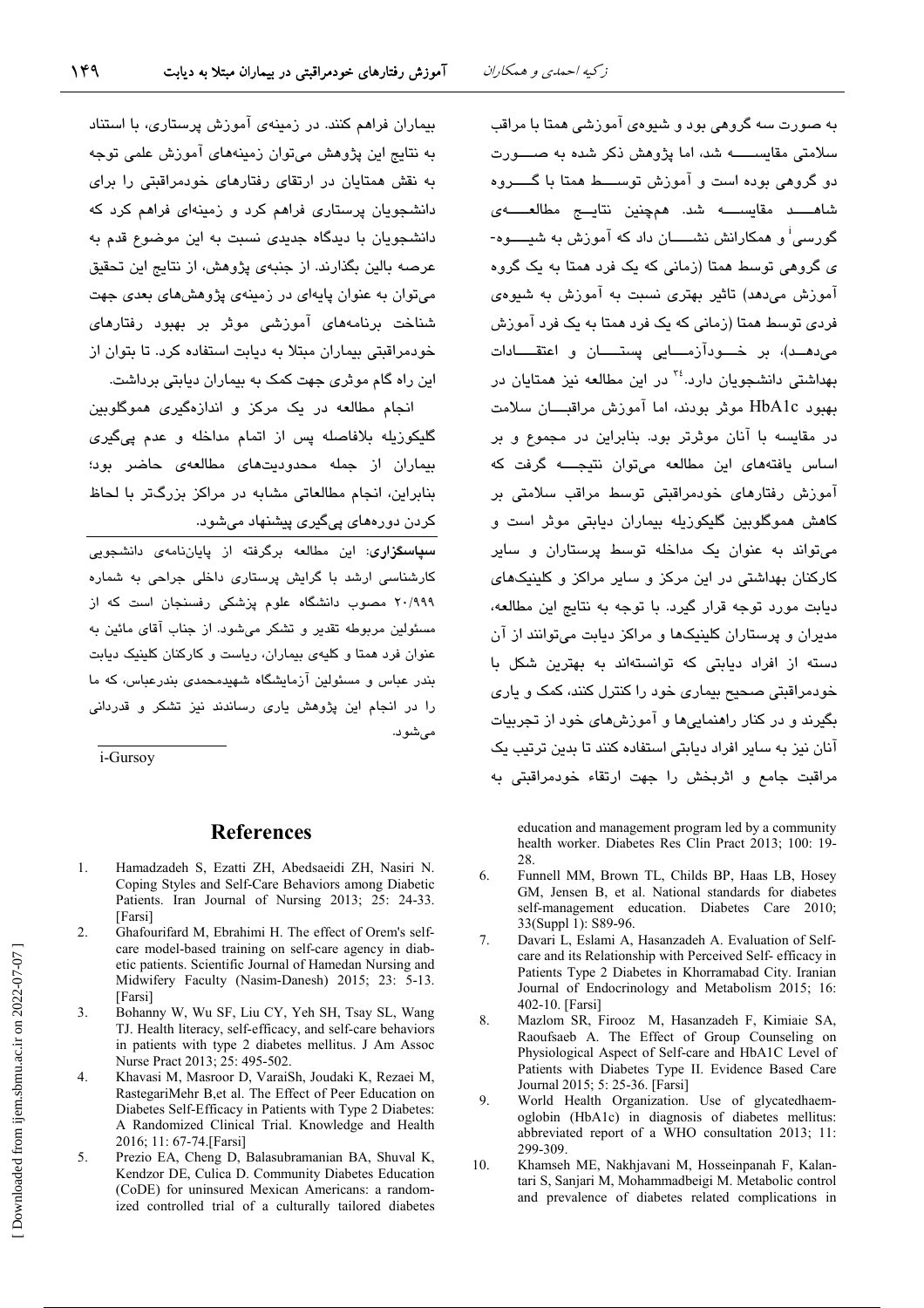patients with type 2 diabetes: baseline results of the A1chieve study. Payesh, Journal of The Iranian Institute For Health Sciences Research 2013; 13: 705-12. [Farsi]

- 11. Shahbodaghi Z, Borhani F. The effect of empowerment program on hemoglobin A1C in type 2 diabetes patients. Iranian Journal Of Medical Surgical Nursing 2012; 1: 23-9. [Farsi]
- 12. Abazari P, Amini M, Amini P, Sabouhi F, Yazdannik A. Diabetes nurse educator course: from develop to perform. Iranian Journal of Medical Education 2011; 10: 918-26. [Farsi]
- 13. Sadeghnejad Forotaghe M, Vanaki Z, Memarian R. The effect of nursing care plan based on "Roy Adaptation model" on psychological adaptation in patients with diabetes type II.Quarterly Journal of Evidence Based Care 2012; 1: 5-20. [Farsi]
- 14. Hill-Briggs, Felicia, Leigh Gemmell. Problem Solving in Diabetes Self-management and Control A Systematic Review of the Literature. Diabetes Educ 2007; 33: 1032- 50.
- 15. Mendenhall TJ, Berge JM, Harper P, GreenCrow B, LittleWalker N, WhiteEagle S, et al. The Family Education Diabetes Series (FEDS): community-based participatory research with a midwestern American Indian community. Nursing Inquiry 2010; 17: 359-72.
- 16. Parizad N, HemmatiMaslakpak M, Khalkhali HR. Promoting Self-Care in Patients with Type 2 Diabetes: Tele-Education. Hakim Research Journal 2013; 16: 220-7. [Farsi]
- 17. Yoon, Kun-Ho, Hee-Seung Kim. A short message service by cellular phone in type 2 diabetic patients for 12 months. Diabetes Res ClinPract 2008; 79: 256-61.
- 18. Peymani M, TabatabaiMlazy A, Pajouhi M. The role of nurses in diabetes care. Journal of Diabetes and Lipid 2009; 9: 107-15. [Farsi]
- 19. Webel AR, Okonsky J, Trompeta J, Holzemer WL. A systematic review of the effectiveness of peer-based interventions on health-related behaviors in adults. Am J Public Health 2010; 100: 247-53.
- 20. Sehhati Shafai F, Ebrahimi Mamaghani M, Mohammadalizadeh Charandabi S, SalmaniR. Camparison of Peer Education and Direct Education Methods on Students' Knowledge about Iron Deficiency and Weekly Iron-rich Food Frequency. Journal of Health And Care 2014; 15: 58-68. [Farsi]
- 21. Philis-Tsimikas A, Fortmann A, Lleva-Ocana, L, Walker C, Gallo LC. Peer-led diabetes education programs in high-risk Mexican Americans improve glycemic control compared with standard approaches a Project Dulce promotora randomized trial. Diabetes care 2011; 34: 1926-31.
- 22. Borzou R, Bayat Z, Salvati M, Soltanian AR, Homayounfar Sh. A comparison of Individual and Peer Educational Methods on Quality of life in patients with heart failure. Iranian Journal of Medical Education 2014; 14: 767-76. [Farsi]
- 23. Varaei Sh, Cheraghi MA, Seyedfatemi N, Talebi M, Bahrani N, Dehghani A, et al. Effect of peer education on anxiety in patients candidated for coronary artery bypass graft surgery: a randomized control trial. Journal of Nursing Education 2013; 2: 28-37. [Farsi]
- 24. Whittle J, Schapira MM, Fletcher KE, Hayes A, Morzinski J, Laud P, et al. A Randomized Trial of Peer-Delivered Self-Management Support for Hypertension. Am J Hypertens 2014; 27: 1416-23.
- 25. Morowati MA, AlizadehMradkandi A, MozaffariKhosravi H, Fallahzadeh H, MomeniSarvestani M. Comparison of the Effect Nutrition Education by Peers and Health Personnel on Knowledge, Attitude and Nutritional Indices of 18-35 years old Women of Orumieh Health Care Centers. Toloo e Behdasht 2012; 11: 54-64. [Farsi]
- 26. Tang TS, Funnell M, Sinco B, Piatt G, Palmisano G, Spencer MS, et al. Comparative effectiveness of peer leaders and community health workers in diabetes selfmanagement support: results of a randomized controlled trial. Diabetes care 2014; 37: 1525-34.
- 27. Pandis N, Switzerland B, Greece C. Randomization. Part 2: Minimization. Am J Orthod Dentofacial Orthop 2011; 140: 902-4.
- 28. Krebs J, Parry-Strong A, Gamble E, McBain L, Bingham L, Dutton E, et al. A structured, group-based diabetes self-management education (DSME) programme for people, families and whanau with type 2 diabetes (T2DM) in New Zealand: An observational study. Prim CareDiabetes 2013; 7: 151-8.
- 29. Sadeghi M, Pedram Razi Sh, Nikbakh tNasrabadi A, Ebrahimi H, Kazemnejad A. Comparison of the impact of education based on the empowerrment model and family-center empowerrment model on knowledge and metabolic control of patients with type 2 diabetes mellitus.Journal of Nursing Education 2013; 2: 18-27. [Farsi]
- 30. Scain SF, Friedman R, Gross JL. A structured educational program improves metabolic control in patients with type 2 diabetes. DiabetesEduc 2009; 35: 603-11.
- 31. Kyzer H, Hakkak R, Carroll P, Hays N, Harris MM. Effectiveness of outpatient diabetes education on HbA1C levels. FASEB J 2008; 22: 872-4.
- 32. Heisler M, Vijan S, Makki F, Piette JD. Diabetes Control With Reciprocal Peer Support Versus Nurse Care Management A Randomized Trial. Ann Intern Med 2010; 153: 507-15.
- 33. Sharif F, Abshorshori N, Tahmasebi S, Hazrati M, Zare N, Masoumi S. The effect of peer-led education on the life quality of mastectomy patients referred to breast cancer-clinics in Shiraz, Iran 2009. Health Qual Life Outcomes 2010; 8: 74.
- 34. Gursoy A, Yılmaz F, Erdol H. The Effect of peer education on university students knowledge of breast selfexamination and health beliefs. The Journal of Breast Health 2009; 5: 40-135.